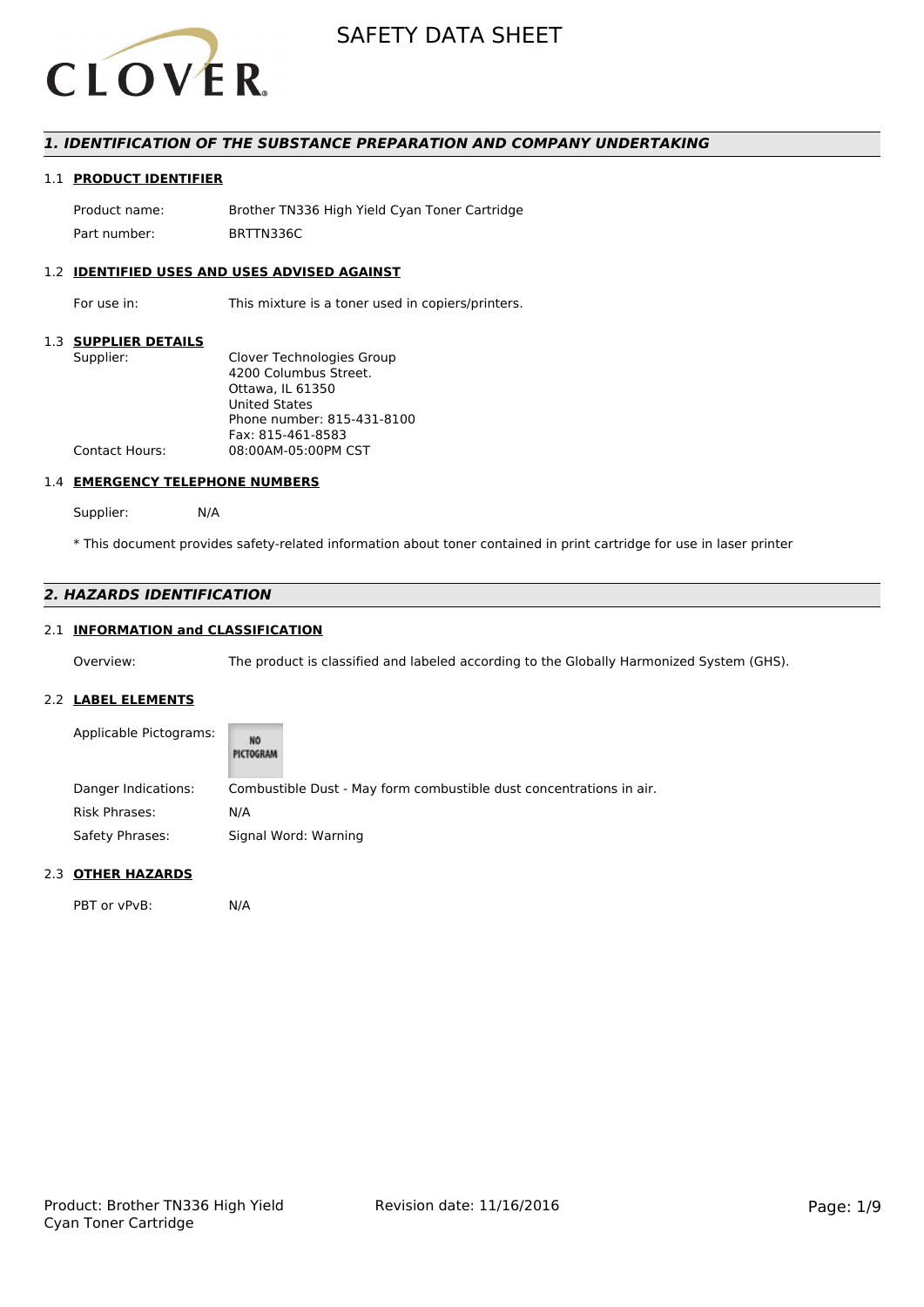

# *3. COMPOSITION / INFORMATION ON INGREDIENTS*

| Ingredients                   | <b>CAS number</b> | Weight %   | <b>OSHA</b><br><b>PEL</b> | <b>ACGIH</b><br><b>TLV</b> | Other |
|-------------------------------|-------------------|------------|---------------------------|----------------------------|-------|
| Styrene Acrylate<br>Copolymer | Proprietary       | 50-100     |                           |                            |       |
| Polyester Resin               | Proprietary       | $10 - 25$  |                           |                            |       |
| Phthalocyanine Blue           | 147-14-8          | $2.5 - 10$ |                           |                            |       |
| Ethlene Propylene             | 9010-79-1         | $2.5 - 10$ |                           |                            |       |
| Copolymer                     |                   |            |                           |                            |       |
| Silica                        | Proprietary       | $2.5 - 10$ |                           |                            |       |
| Paraffin waxes and            | 8002-74-2         | $2.5 - 10$ |                           |                            |       |
| Hydrocarbon waxes             |                   |            |                           |                            |       |

The Full Text for all R-Phrases are Displayed in Section 16

## **COMPOSITION COMMENTS**

The Data Shown is in accordance with the latest Directives.

This section provides composition information for the toner powder contained in specially designed container inside of the print cartridge.

# *4. FIRST-AID MEASURES*

## 4.1 **FIRST AID MEASURES**

## 4.1.1 **FIRST AID INSTRUCTIONS BY RELEVANT ROUTES OF EXPOSURE**

| Inhalation:     | Supply fresh air; consult doctor in case of complaints.                                                         |
|-----------------|-----------------------------------------------------------------------------------------------------------------|
| Eye contact:    | Rinse opened eye for several minutes under running water. If symptoms persist, consult a doctor.                |
| Skin contact: . | Immediately wash with water and soap and rinse thoroughly. Generally the product does not<br>irritate the skin. |
| Ingestion:      | Drink copious amounts of water and provide fresh air. Immediately call a doctor.                                |

## 4.1.2 **ADDITIONAL FIRST AID INFORMATION**

Additional first aid information: N/A Immediate Medical Attention Required: No further relevant information available.

# 4.2 **SYMPTOMS AND EFFECTS**

| Acute Symptoms from Exposure:   | No further relevant information available. |
|---------------------------------|--------------------------------------------|
| Delayed Symptoms from Exposure: | No further relevant information available. |

## 4.3 **IMMEDIATE SPECIAL TREATMENT OR EQUIPMENT REQUIRED**

No further relevant information available.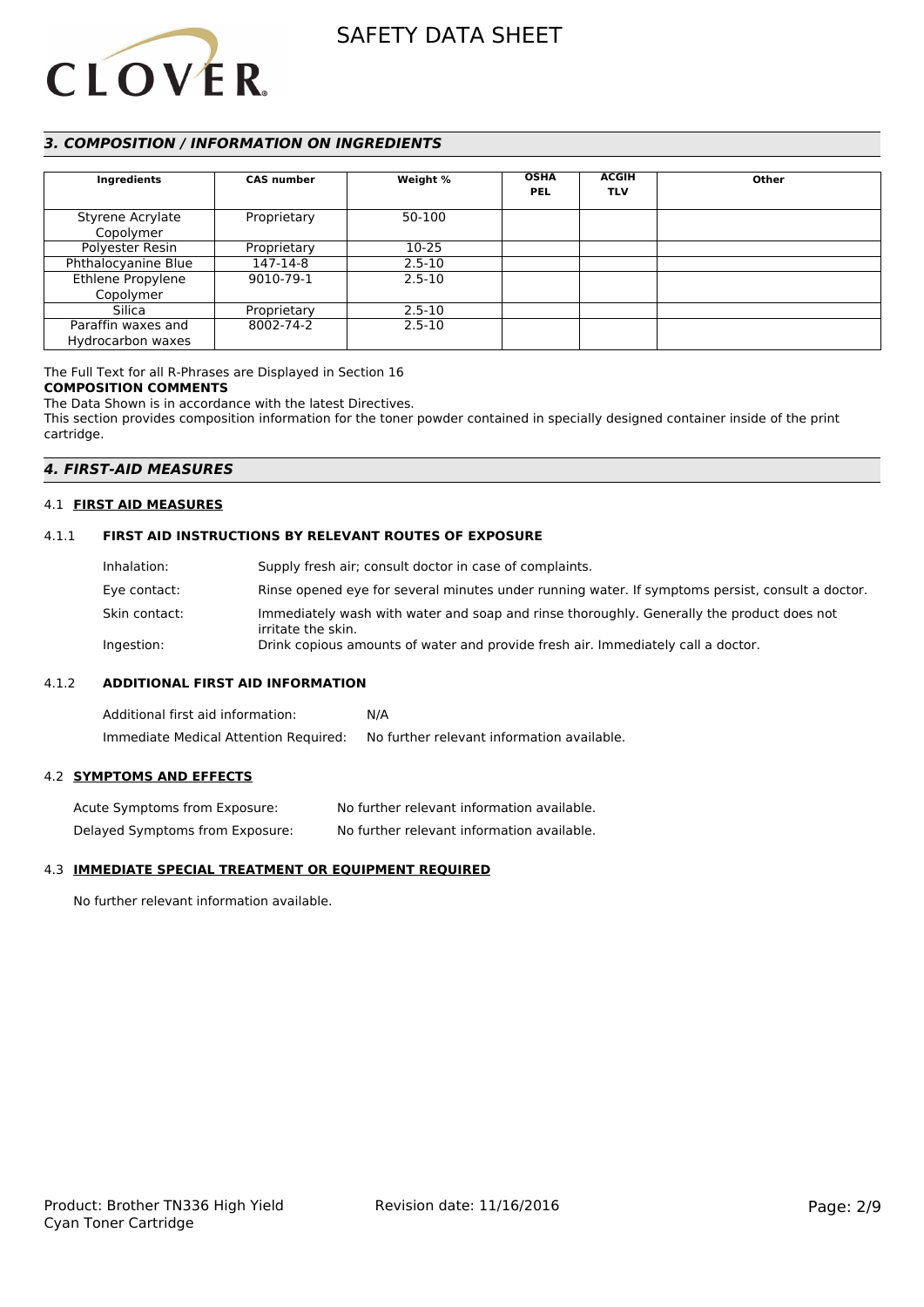

# *5. FIRE-FIGHTING MEASURES*

## 5.1 **EXTINGUISHING MEDIA**

Recommended Extinguishing Media: CO2, extinguishing powder or water spray. Fight larger fires with water spray or alcohol resistant foam. Extinguishing Media Not to be Used: None known.

## 5.2 **SPECIAL HAZARD**

Extinguishing Media Not to be Used: N/A

Unusual Fire/Explosion Hazards: Like most finely divided organic powders , toner dust may form an explosive mixture in air.

#### 5.3 **ADVICE FOR FIRE FIGHTERS**

Avoid inhalation of smoke. Wear protective cloting an wear self-contained breathing apparatus

# *6. ACCIDENTAL RELEASE MEASURES*

# 6.1 **PERSONAL PRECAUTIONS, PROTECTIVE EQUIPMENT AND EMERGENCY PROCEDURES**

# 6.1.1 **PRECAUTIONS FOR NON-EMERGENCY PERSONNEL**

N/A

#### 6.1.2 **ADDITIONAL FIRST AID INFORMATION**

N/A

## 6.1.3 **PERSONAL PROTECTION**

Wear personal protective equipment as described in Section 8.

#### 6.2 **ENVIRONMENTAL PRECAUTIONS**

Regulatory Information: Keep product out of sewers and watercourses.

## 6.3 **METHODS AND MATERIAL FOR CONTAINMENT AND CLEANUP**

Spill or Leak Cleanup Procedures: Vacuum or sweep the material into a sealed container. If a vacuum is used it must be dust explosion-proof. Dispose of in compliance with national, state, regional or provincial regulations.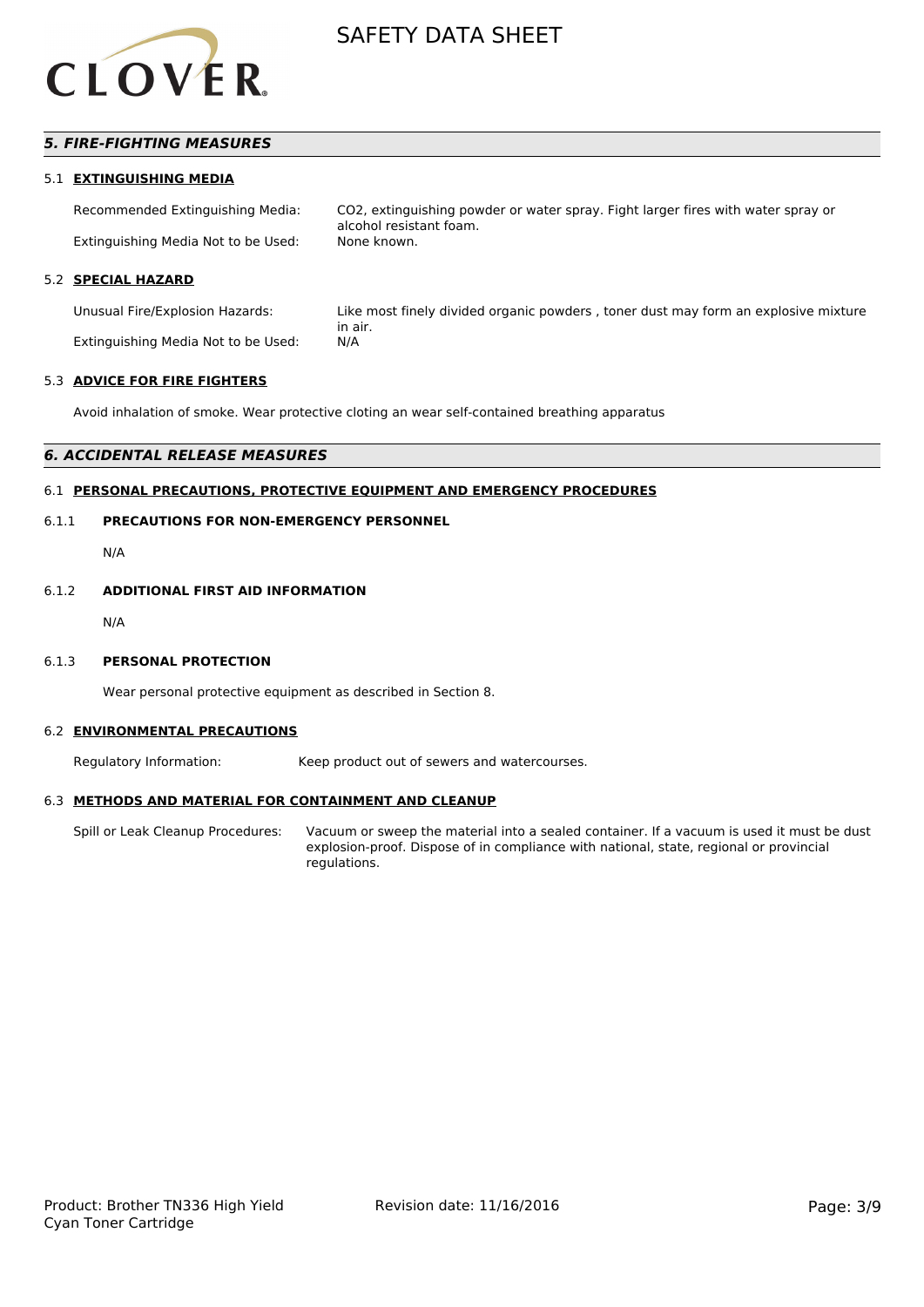

# *7. HANDLING AND STORAGE*

## 7.1 **PRECAUTIONS FOR SAFE HANDLING**

Recommendations for Handling: No special precautions when used as intended. Keep containers closed, avoid creating dust. Keep away from ignition sources. Advice on General Hygiene: Never eat, drink or smoke in work areas. Practice good personal hygiene after using this material, especially before eating, drinking, smoking, using the restroom, or applying cosmetics.

## 7.2 **CONDITIONS FOR SAFE STORAGE**

Avoid high temperatures, >100°F/32°C

#### 7.3 **SPECIFIC END USES**

Printing devices

#### *8. EXPOSURE CONTROLS/PERSONAL PROTECTION*

#### 8.1 **CONTROL PARAMETERS**

The best protection is to enclose operations and/or provide local exhaust ventilation at the site of chemical release in order to maintain airborne concentrations of the product below OSHA PELs (See Section 3). Local exhaust ventilation is preferred because it prevents contaminant dispersion into the work area by controlling it at its source.

#### 8.2 **EXPOSURE CONTROLS**

#### **Respiratory protection:**

IMPROPER USE OF RESPIRATORS IS DANGEROUS. Seek professional advice prior to respirator selection and use. Follow OSHA respirator regulations (29 CFR 1910.134 and 1910.137) and, if necessary, wear a NIOSH approved respirator. Select respirator based on its suitability to provide adequate worker protection for given work conditions, levels of airborne contamination, and sufficient levels of oxygen.

#### **Eye/Face Protection:**

Contact lenses are not eye protective devices. Appropriate eye protection must be worn instead of, or in conjunction with contact lenses.

#### **Hand/Skin Protection:**

For emergency or non-routine operations (cleaning spills, reactor vessels, or storage tanks), wear an SCBA. WARNING! Air purifying respirators do not protect worker in oxygen deficient atmospheres.

## **Additional Protection:**

N/A

## **Protective Clothing and Equipment:**

Wear chemically protective gloves, boots, aprons, and gauntlets to prevent prolonged or repeated skin contact. Wear splashproof chemical goggles and face shield when working with liquid, unless full face piece respiratory protection is worn.

#### **Safety Stations:**

Make emergency eyewash stations, safety/quick-drench showers, and washing facilities available in work area.

## **Contaminated Equipment:**

Separate contaminated work clothes from street clothes. Launder before reuse. Remove material from your shoes and clean personal protective equipment. Never take home contaminated clothing.

#### **Comments:**

Never eat, drink or smoke in work areas. Practice good personal hygiene after using this material, especially before eating, drinking, smoking, using the restroom, or applying cosmetics.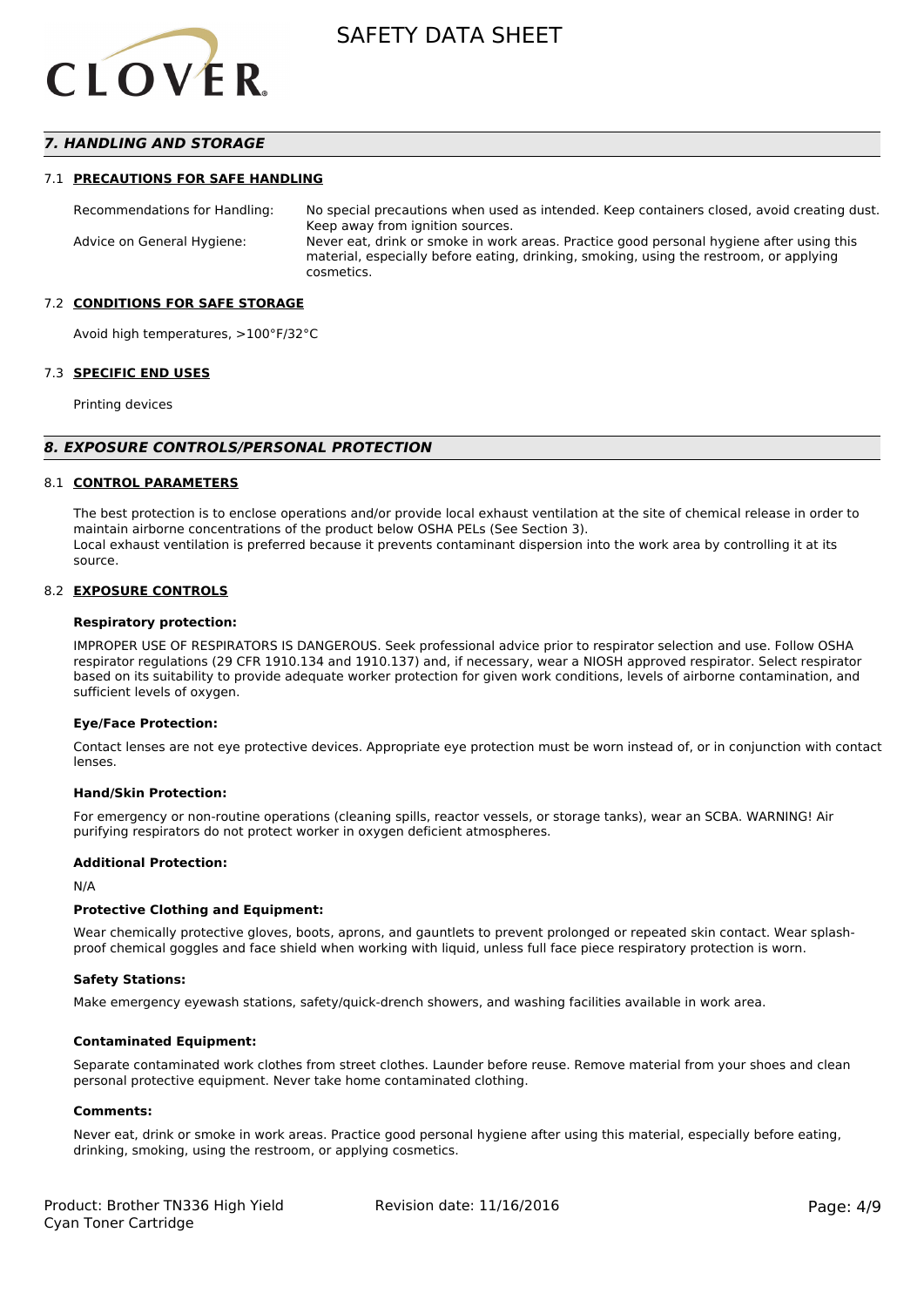

# *9. PHYSICAL AND CHEMICAL PROPERTIES*

# 9.1 **DETAIL INFORMATION**

| Physical state:            | APPEARANCE: Form: Powder, Color: Cyan |
|----------------------------|---------------------------------------|
| Color:                     | Cyan                                  |
| Odor:                      | Light                                 |
| Odor threshold:            | Undetermined.                         |
|                            |                                       |
| Boiling point:             | Undetermined.                         |
| Melting point:             | Undetermined.                         |
| Flash point:               | Not Applicable.                       |
| <b>Explosion limits:</b>   | Undetermined.                         |
| Relative density:          | Undetermined.                         |
| Auto-ignition temperature: | Product is not self-igniting.         |

## 9.2 **OTHER INFORMATION**

DANGER OF EXPLOSION: Product does not present an explosion hazard in its original state. DENSITY: SG: 1.3-1.8. SOLUBILITY IN/MISCIBILITY WITH WATER: Insoluble. SOLVENT CONTENT: Organic solvents 0.0%; Solids content: 100.0%.

# *10. CHEMICAL STABILITY AND REACTIVITY*

#### 10.1 **Reactivity:**

| <b>Reactivity Hazards:</b><br>Data on Mixture Substances: | None<br>None                                                                                                   |
|-----------------------------------------------------------|----------------------------------------------------------------------------------------------------------------|
| 10.2 Chemical Stability:                                  | The product is stable. Under normal conditions of storage and use, hazardous<br>polymerisation will not occur. |
| 10.3 Hazardous Polymerization:                            | Stable under conditions of normal use.                                                                         |
| 10.4 Conditions to Avoid:                                 | Keep away from heat, flame, sparks and other ignition sources.                                                 |
| 10.5 Incompatible Materials:                              | Strong oxidising materials                                                                                     |
| 10.6 Hazardous Decomposition:                             | Will not occur.                                                                                                |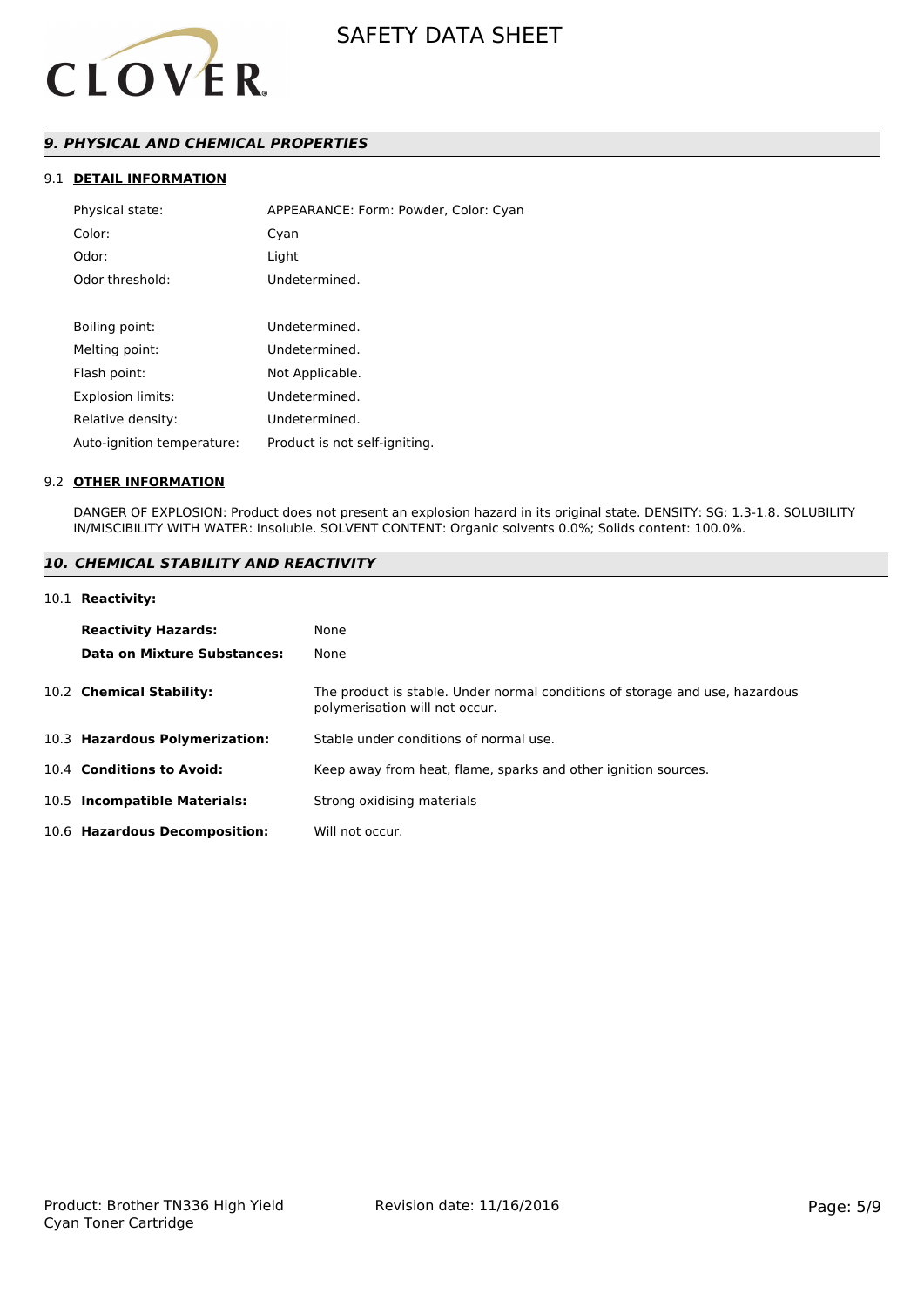

# *11. INFORMATION ON TOXICOLOGICAL EFFECT*

| <b>Mixtures:</b><br><b>Acute Toxicity:</b><br><b>Skin Corrosion/Irritation:</b><br><b>Serious Eye Damage:</b><br>Inhalation:<br><b>Sensitization:</b><br><b>Mutagenicity:</b><br><b>Carcinogenicity:</b> | Resin mixture<br>N/A<br>No toxic irritating effect, according to Directive 67/548/EEC or Directive 199/45/EC.<br>No toxic irritating effect, according to Directive 67/548/EEC or Directive 199/45/EC.<br>N/A<br>No toxic sensitizing effects known, according to EU Directive 67/548/EEC or Directive 199/45/EC.<br>Ames test Negative (According to the test result of similar composition.)<br>IARC (International Agency for Research on Cancer): None of the ingredients is listed. NTP<br>(National Toxicology Program): None of the ingredients is listed. OSHA-Ca (Occupational Safety & |
|----------------------------------------------------------------------------------------------------------------------------------------------------------------------------------------------------------|--------------------------------------------------------------------------------------------------------------------------------------------------------------------------------------------------------------------------------------------------------------------------------------------------------------------------------------------------------------------------------------------------------------------------------------------------------------------------------------------------------------------------------------------------------------------------------------------------|
|                                                                                                                                                                                                          | Health Administration): None of the ingredients is listed.                                                                                                                                                                                                                                                                                                                                                                                                                                                                                                                                       |
| <b>Reproductive Toxicity:</b>                                                                                                                                                                            | N/A                                                                                                                                                                                                                                                                                                                                                                                                                                                                                                                                                                                              |
| <b>STOT - Single Exposure:</b>                                                                                                                                                                           | N/A                                                                                                                                                                                                                                                                                                                                                                                                                                                                                                                                                                                              |
| <b>STOT - Multiple Exposure:</b>                                                                                                                                                                         | N/A                                                                                                                                                                                                                                                                                                                                                                                                                                                                                                                                                                                              |
| Ingestion:                                                                                                                                                                                               | N/A                                                                                                                                                                                                                                                                                                                                                                                                                                                                                                                                                                                              |
| <b>Hazard Class Information:</b>                                                                                                                                                                         | N/A                                                                                                                                                                                                                                                                                                                                                                                                                                                                                                                                                                                              |
| <b>Mixture on Market Data:</b>                                                                                                                                                                           | N/A                                                                                                                                                                                                                                                                                                                                                                                                                                                                                                                                                                                              |
| Symptoms:                                                                                                                                                                                                | N/A                                                                                                                                                                                                                                                                                                                                                                                                                                                                                                                                                                                              |
| <b>Delayed/Immediate Effects:</b>                                                                                                                                                                        | N/A                                                                                                                                                                                                                                                                                                                                                                                                                                                                                                                                                                                              |
| <b>Test Data on Mixture:</b>                                                                                                                                                                             | N/A                                                                                                                                                                                                                                                                                                                                                                                                                                                                                                                                                                                              |
| <b>Not Meeting Classification:</b>                                                                                                                                                                       | N/A                                                                                                                                                                                                                                                                                                                                                                                                                                                                                                                                                                                              |
| <b>Routes of Exposure:</b>                                                                                                                                                                               | N/A                                                                                                                                                                                                                                                                                                                                                                                                                                                                                                                                                                                              |
| <b>Interactive Effects:</b>                                                                                                                                                                              | N/A                                                                                                                                                                                                                                                                                                                                                                                                                                                                                                                                                                                              |
| <b>Absence of Specific Data:</b>                                                                                                                                                                         | N/A                                                                                                                                                                                                                                                                                                                                                                                                                                                                                                                                                                                              |
| Mixture vs Substance Data: N/A                                                                                                                                                                           |                                                                                                                                                                                                                                                                                                                                                                                                                                                                                                                                                                                                  |

# *12. ECOLOGICAL INFORMATION*

| 12.1 <b>Eco toxicity:</b>   | Aquatic toxicity: No further relevant information available.                                                                                                                            |
|-----------------------------|-----------------------------------------------------------------------------------------------------------------------------------------------------------------------------------------|
| 12.2 Degradability:         | No further relevant information available.                                                                                                                                              |
|                             | 12.3 <b>Bioaccumulation Potential:</b> No further relevant information available.                                                                                                       |
| 12.4 Mobility in Soil:      | No further relevant information available.                                                                                                                                              |
| 12.5 PBT & vPvB Assessment: | N/A                                                                                                                                                                                     |
| 12.6 Other Adverse Effects: | Water hazard class 1 (Self-assessment): slightly hazardous for water. Do not allow undiluted<br>product or large quantities of it to reach ground water, water course or sewage system. |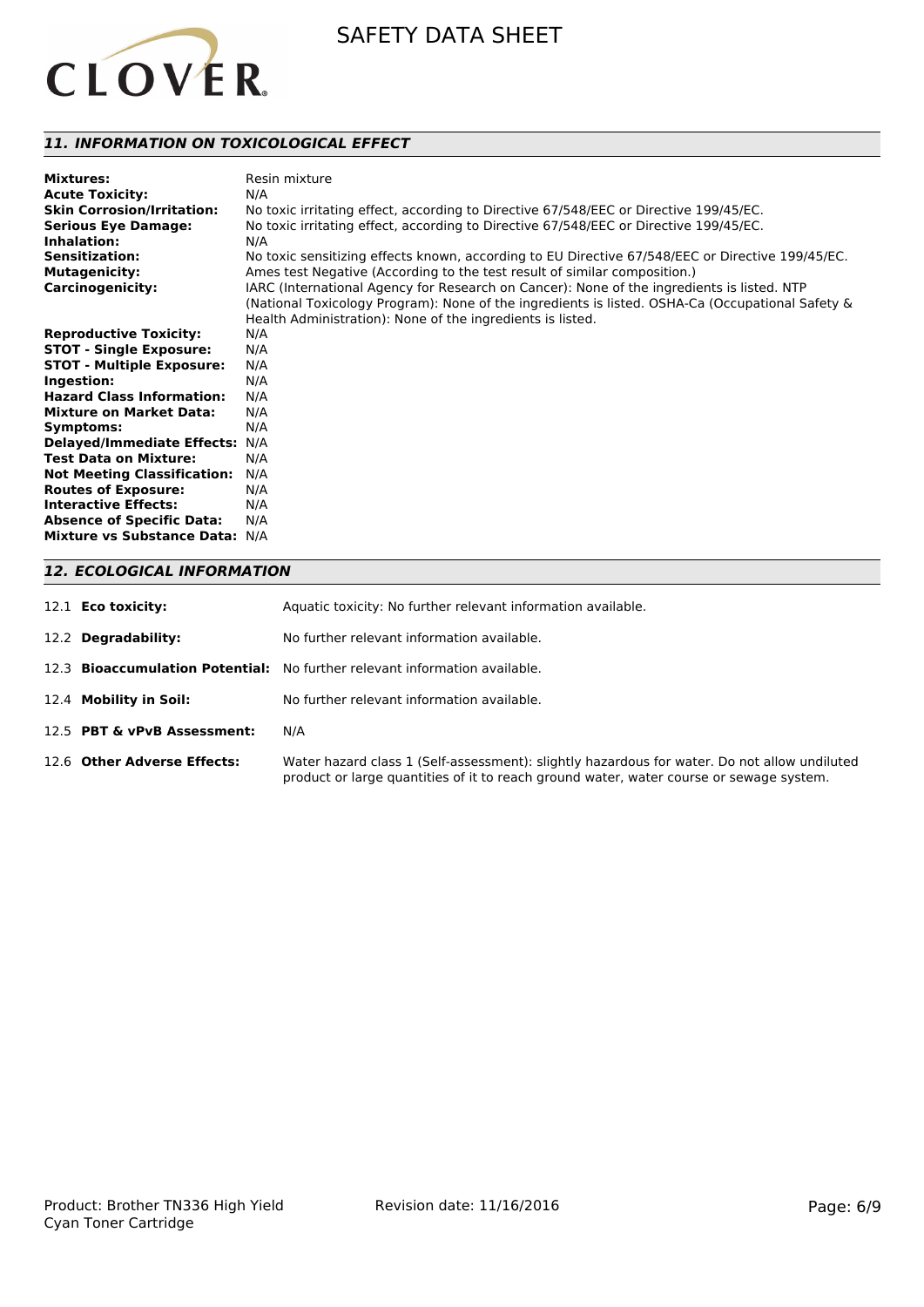

# *13. DISPOSAL CONSIDERATIONS*

## **Disposal Information:**

 Dispose as a solid waste in accordance with local authority regulations. Empty container retains product residue.

## **Physical/Chemical Properties that affect Treatment:**

Symbol: This product is not classified as dangerous

Risk Phrases: This product is not classified according to the federal, state and local environmental regulations.

## **Waste Treatment Information:**

Do not shred toner cartridge, unless dust-explosion prevention measures are taken. Finely dispersed particles may form explosive mixtures in air. Dispose of in compliance with federal, state, and local regulations.

## **Personal Protection Required:**

N/A

| <b>14. TRANSPORT INFORMATION</b>                                 |                                                                |  |
|------------------------------------------------------------------|----------------------------------------------------------------|--|
| 14.1 <b>ID Number:</b>                                           | N/A                                                            |  |
| 14.2 Shipping Name:                                              | N/A                                                            |  |
| 14.3 Hazard Class:                                               | HMIS Rating: Health = $1$ Fire = $1$ Reactivity = 0            |  |
| 14.4 Packing Group:                                              | N/A                                                            |  |
| 14.5 Environmental Hazards:                                      | N/A                                                            |  |
| 14.6 User Precautions:                                           | N/A                                                            |  |
| 14.7 Bulk Transport:                                             | N/A                                                            |  |
| <b>15. REGULATORY INFORMATION</b>                                |                                                                |  |
| 15.1 Regulatory Information:                                     | TSCA: All ingredients are listed.                              |  |
|                                                                  | EPA Regulatory Information: None of the ingredients is listed. |  |
| <b>CERCLA Reportable Quantity: N/A</b>                           |                                                                |  |
| 15.2 Superfund Information:                                      |                                                                |  |
| <b>Hazard Categories:</b>                                        |                                                                |  |
| Immediate: N/A                                                   |                                                                |  |
| Delayed: N/A                                                     |                                                                |  |
| <b>Fire:</b> NFPA Rating: Health = $1$ Fire = $1$ Reactivity = 0 |                                                                |  |
| <b>Pressure: N/A</b>                                             |                                                                |  |
| <b>Reactivity: N/A</b>                                           |                                                                |  |
| Section 302 - Extremely Hazardous: N/A                           |                                                                |  |
| Section 311 - Hazardous: N/A                                     |                                                                |  |
| 15.3 State Regulations:                                          | N/A                                                            |  |
| 15.4 Other Regulatory Information:                               | N/A                                                            |  |
|                                                                  |                                                                |  |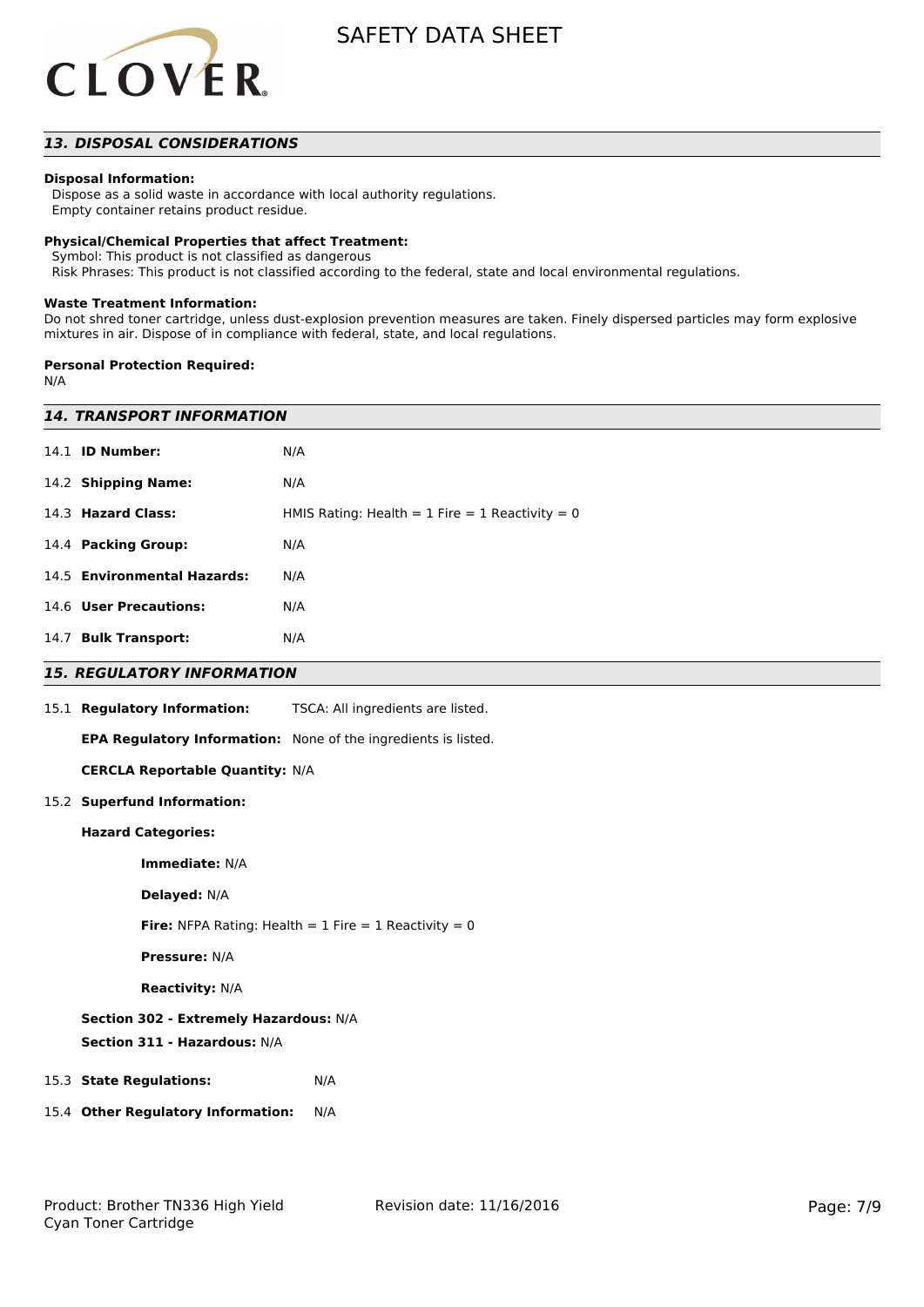

# *16. OTHER INFORMATION*

| <b>General Comments:</b>          | This information is based on our current knowledge. It should not therefore be construed as<br>quaranteeing specific properties of the products as described or their suitability for a particular<br>application |
|-----------------------------------|-------------------------------------------------------------------------------------------------------------------------------------------------------------------------------------------------------------------|
| <b>Creation Date of this SDS:</b> | 11/17/2016                                                                                                                                                                                                        |